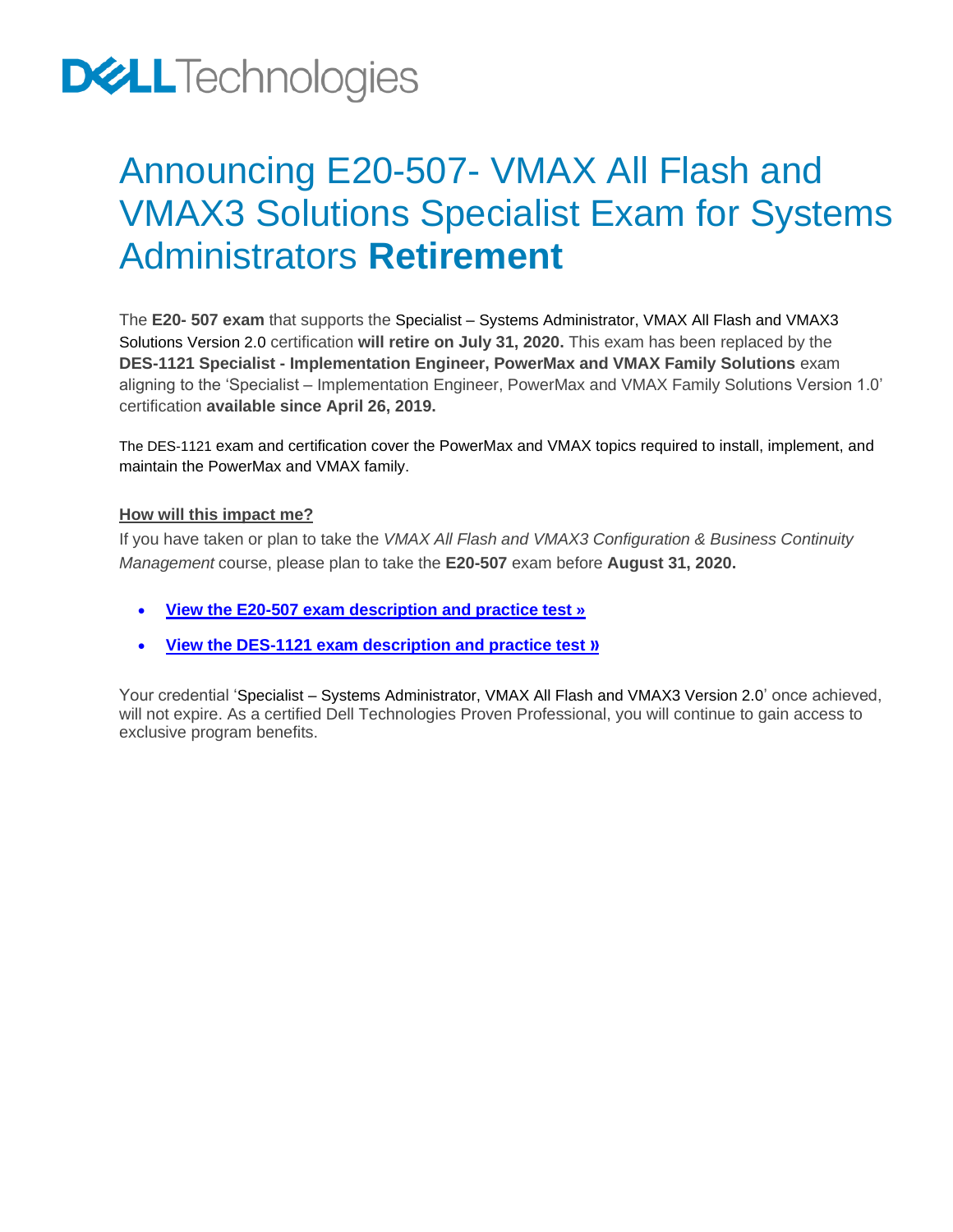# **DELL**Technologies

# <span id="page-1-0"></span>Specialist – Systems Administrator, VMAX All Flash and VMAX3 Solutions Version 2.0

Certification Description



# [Proven Professional](https://education.emc.com/guest/certification/default.aspx)  **[Website](https://education.emc.com/guest/certification/default.aspx)**

[Education Services](https://www.dell.com/community/Education-Services/bd-p/education-services)  **[Community](https://www.dell.com/community/Education-Services/bd-p/education-services)** 

# Certification Overview

This certification benefits any professional implementing and managing VMAX All Flash and VMAX3 storage arrays in open systems environments. The certification focuses on configuration and business continuity management of VMAX All Flash and VMAX3 storage arrays. Non-disruptive migration (NDM) to VMAX All Flash and VMAX3 arrays is also covered. Managing configuration changes, TimeFinder SnapVX, SRDF, and NDM using SYMCLI and Unisphere for VMAX is assessed.

## Certification Requirements

To complete the requirements for this certification you must:

- 1. Achieve one of the following Associate level certifications:
	- Associate Information Storage and Management Version 1.0
	- Associate Information Storage and Management Version 2.0
	- Associate Information Storage and Management Version 3.0
	- Associate Information Storage and Management Version 4.0
- 2. Pass the following Specialist exam on or after January 13, 2017:
	- E20-507 Specialist, Systems Administrator | VMAX All Flash and VMAX3 Solutions Exam

Note: These details reflect certification requirements as of **January 13, 2017.**

The Proven Professional Program periodically updates certification requirements. \*Please check the [Proven Professional CertTracker](https://www.certmetrics.com/emc/login.aspx?ReturnUrl=%2femc%2f) website regularly for the latest information and for other options to meet the Associate level requirement.

#### Other Certification Recommendations

Once you have achieved this Certification you may be interested in:

• Expert – [VMAX All Flash and VMAX3 Solutions Version 2.0](http://education.emc.com/content/dam/dell-emc/documents/en-us/E20_807_VMAX3_Solutions_Expert_Exam.pdf)

# **Dell Inc.**

**Hopkinton Massachusetts** 01748-9103 1-508-435-1000 In North America 1-866-464-7381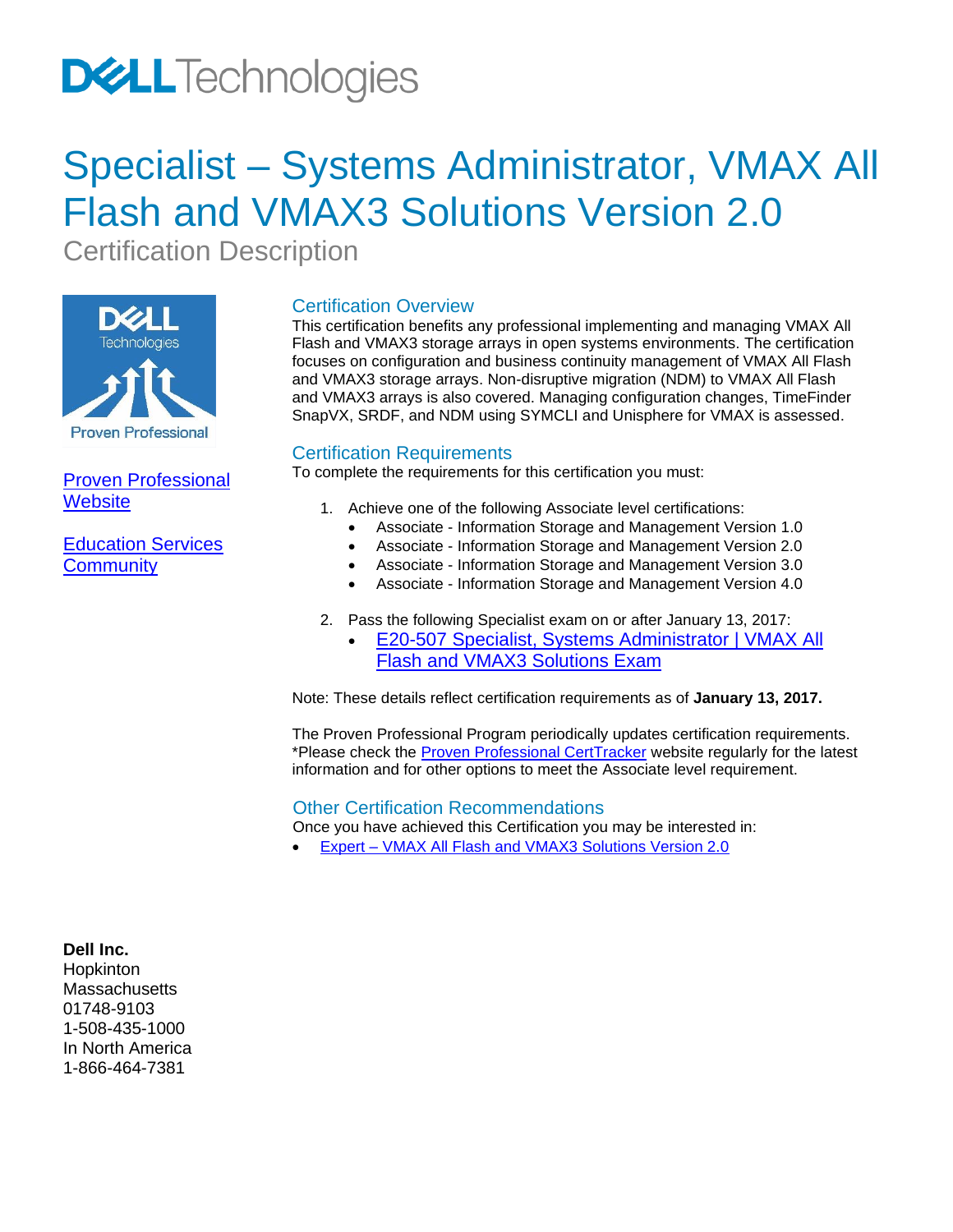# **DELL**Technologies

# E20-507 Specialist, Systems Administrator | VMAX All Flash and VMAX3 Solutions Exam

Exam Description



#### **Duration** 90 Minutes (60 Questions)

Pass Score: 63

### Practice Test Exam - [E20-507](https://secure.testcraft.com/emc/assess.aspx?aid=MR-1DP-507-2016Q4&apass=VAF3SSSA)

## **Overview**

This exam is a qualifying exam for **the Specialist – Systems Administrator, VMAX All Flash and VMAX3 Solutions (DCS-SA)** track.

This exam focuses on configuration and business continuity management of VMAX All Flash and VMAX3 storage arrays in open systems environments. Non-disruptive migration (NDM) to VMAX All Flash and VMAX3 arrays is also covered. Managing configuration changes, TimeFinder SnapVX, SRDF, and NDM using SYMCLI and Unisphere for VMAX is assessed.

Dell Technologies provides free practice tests to assess your knowledge in preparation for the exam. Practice tests allow you to become familiar with the topics and question types you will find on the proctored exam. Your results on a practice test offer one indication of how prepared you are for the proctored exam and can highlight topics on which you need to study and train further. A passing score on the practice test does not guarantee a passing score on the certification exam.

## **Products**

Products likely to be referred to on this exam include but are not limited to:

• TimeFinder SnapVX

• Non-disruptive Migration

• Open Replicator

• SRDF

- VMAX All Flash and VMAX3 with HYPERMAX OS 5977 Q3 2016 Service Release
- Solutions Enabler 8.3
- Unisphere for VMAX 8.3
- **SYMCLI**

# Exam Topics

Topics likely to be covered on this exam include:

#### **Local and Remote Replication (6%)**

- TimeFinder SnapVX architecture, features, capabilities, benefits, and management
- SRDF architecture, features, capabilities, benefits, and management
- Open Replicator architecture, features, capabilities and management

#### **Business Continuity Management (31%)**

- TimeFinder SnapVX operations with SYMCLI and Unisphere for VMAX
- SRDF operations in synchronous (SRDF/S) and asynchronous (SRDF/A) modes using SYMCLI and Unisphere for VMAX

# **Unisphere for VMAX Implementation and Management (7%)**

• Unisphere for VMAX functionality and architecture

## **Dell Inc.**

**Hopkinton** Massachusetts 01748-9103 1-508-435-1000 In North America 1-866-464-7381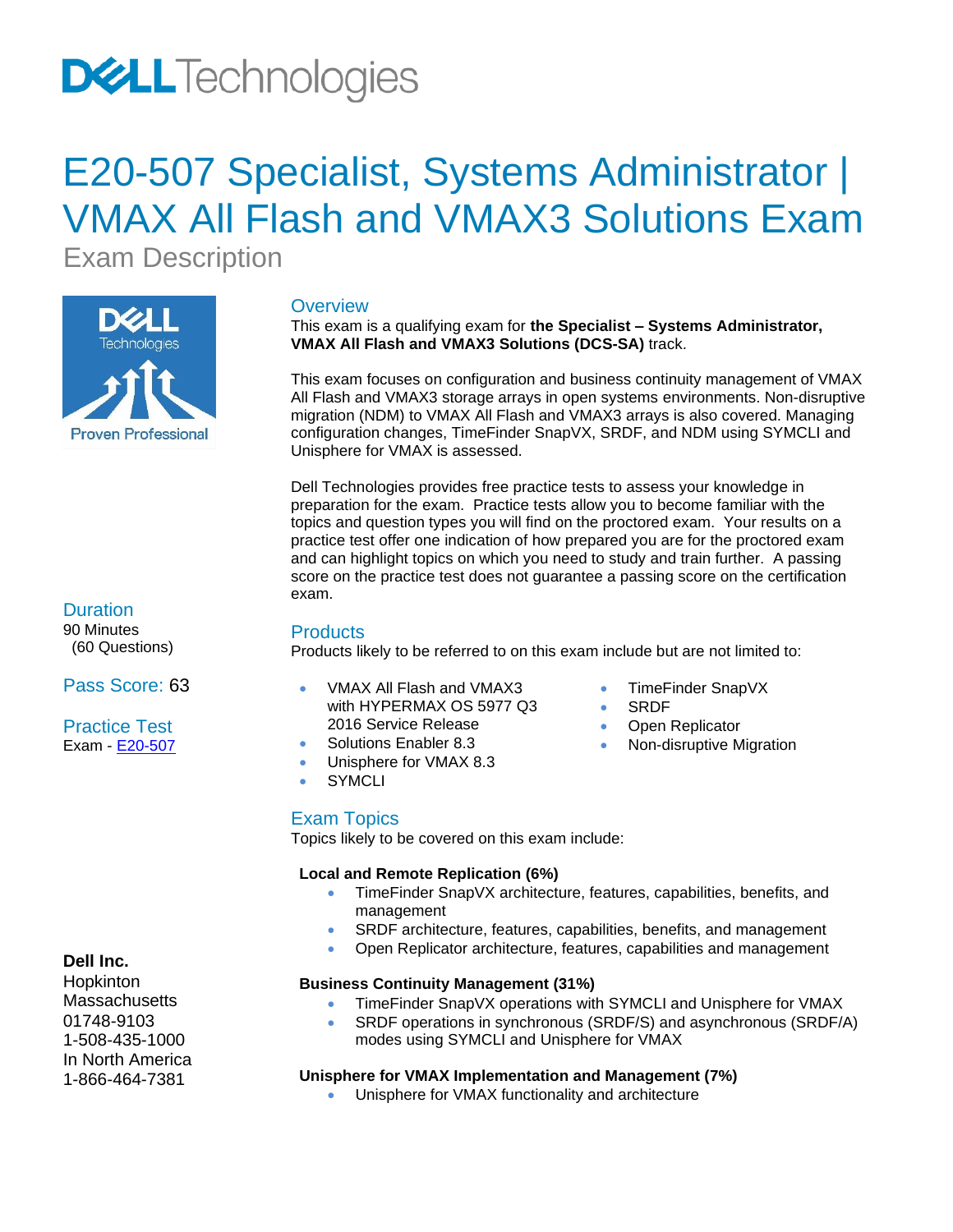

- Navigating the Unisphere for VMAX GUI
- Unisphere for VMAX administration

#### **Configuration Management (42%)**

- VMAX All Flash and VMAX3 Array Configuration and storage provisioning concepts
- Virtual provisioning concepts and automated tiering
- Storage allocation using autoprovisioning groups
- Device creation and port management
- Monitor Storage Resource Pools and Storage Group compliance
- Workload Planning with Unisphere for VMAX
- eNAS Management

#### **Solutions Enabler Implementation (7%)**

- Installation and using options files and environmental variables
- Gatekeeper management
- Commonly used Solutions Enabler daemons
- Solutions Enabler virtual appliance

#### **Non-disruptive Migration to VMAX All Flash and VMAX3 (7%)**

- Overview of Non-disruptive Migration
- Non-disruptive Migration using Unisphere for VMAX
- Non-disruptive Migration using SYMCLI

The percentages after each topic above reflects the approximate distribution of the total question set across the exam.

#### Recommended Training

The following curriculum is recommended for candidates preparing to take this exam.

#### **Please complete all of the following eLearning courses**

| <b>Course Title</b>                                     | <b>Course Number</b>         | <b>Mode</b> | <b>Available</b> |
|---------------------------------------------------------|------------------------------|-------------|------------------|
| <b>VMAX3 Fundamentals</b>                               | MR-1WP-VMAXFD                | eLearning   | 02/01/16         |
| <b>VMAX All Flash Fundamentals</b>                      | $MR-1WN-$<br><b>VMAXFFUN</b> | eLearning   | 09/20/16         |
| <b>VMAX3 Local Replication</b><br><b>Fundamentals</b>   | MR-1WP-<br>VMAXLRFD          | eLearning   | 02/01/16         |
| <b>VMAX3 Remote Replication</b><br><b>Fundamentals</b>  | MR-1WP-<br>VMAXRRFD          | eLearning   | 02/01/16         |
| Solutions Enabler Implementation                        | $MR-1WP-$<br><b>VMAXSEI</b>  | eLearning   | 11/14/16         |
| Unisphere for VMAX Implementation<br>and Management     | $MR-1WP-$<br>VMAXUNIIM       | eLearning   | 11/30/16         |
| Non-Disruptive Migration to VMAX All<br>Flash and VMAX3 | MR-1WP-<br>NDMVMAXAF3        | eLearning   | 10/05/16         |

#### **Please complete the following courses using the Self-paced option:**

| <b>Course Title</b>                 | <b>Course Number</b> | <b>Mode</b> | <b>Available</b> |
|-------------------------------------|----------------------|-------------|------------------|
| VMAX All Flash and VMAX3            | MR-1TP-              | Video ILT-  | 11/30/16         |
| Configuration & Business Continuity | <b>VMAXCMBCM-</b>    | Stream      |                  |
| Management - Video ILT              | 1611                 |             |                  |